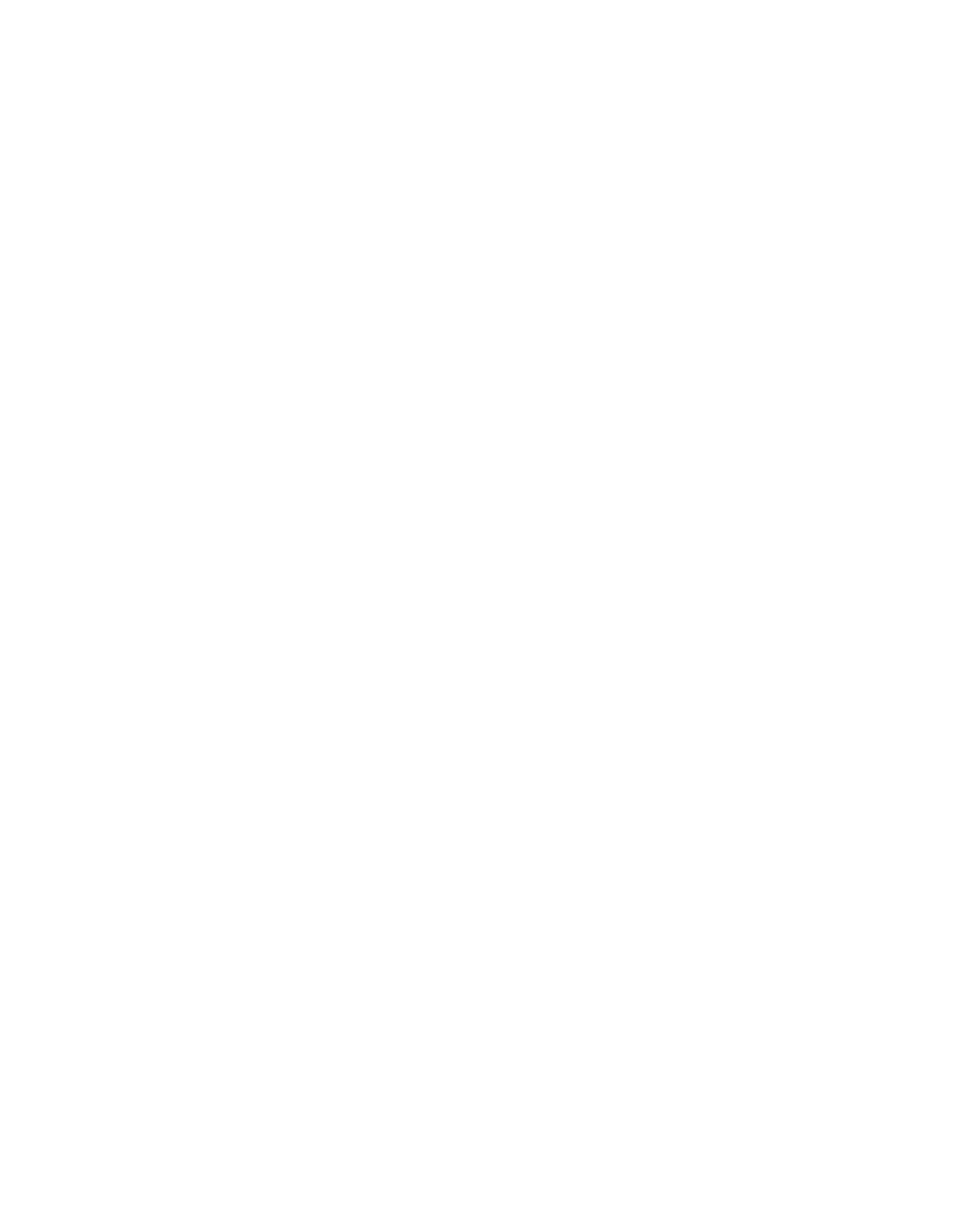### **SECTION 02769 FURNISH & INSTALL HIGH DENSITY POLYETHYLENE (HDPE) SEWER PIPE SYSTEM**

### <span id="page-2-0"></span>**PART 1 - GENERAL**

### <span id="page-2-1"></span>1.01 DESCRIPTION

The Contractor shall furnish all labor, material, tools, and equipment required for the complete construction of pipelines, manholes, clean-outs, and other allied structures and appurtenances as stated on the Bidding Sheets, shown on the Contract Drawings, and specified herein, all within the time as stated in the Contract Documents.

These provisions establish the requirements for the use of High Density Polyethylene (HDPE) larger diameter profile wall sewer for main line sewer construction. Use is limited to those projects which specify or indicate the use of (HDPE) as an alternate.

HDPE pipe may only be used where indicated on plans approved by the District. Where HDPE pipe is used, one type of pipe shall be used between consecutive manholes. No service laterals shall be directly connected to the sewer main.

### <span id="page-2-2"></span>1.02 RECORDS

A true and accurate record of all "as built" conditions shall be furnished to the Engineer prior to, or immediately upon, completion of the work.

### <span id="page-2-3"></span>1.03 CARE & HANDLING

Pipe shall be stored at the jobsite in unit packages provided by the manufacturer. Caution shall be exercised to avoid compression, damage or deformation to bell ends of the pipe. If pipe is to be exposed to direct sunlight for more than 14 days, pipe must be covered with an opaque material while permitting adequate air circulation above and around the pipe to prevent excessive heat accumulation.

If pipe is strung along trench prior to installation, string only pipe to be used within a 24-hour period; all pipe is to be laid on a flat surface. The interior as well as sealing surfaces of pipe, fittings, and other accessories shall be kept free from dirt and foreign matter. Gaskets shall be protected from excessive exposure to heat, direct sunlight, ozone, oil and grease.

### <span id="page-2-4"></span>1.04 JOB CONDITIONS

The Contractor shall familiarize himself and comply with all applicable state, county and municipal rules and regulations pertaining to sanitation, fire protection and safety, and all provisions of the Contract Documents.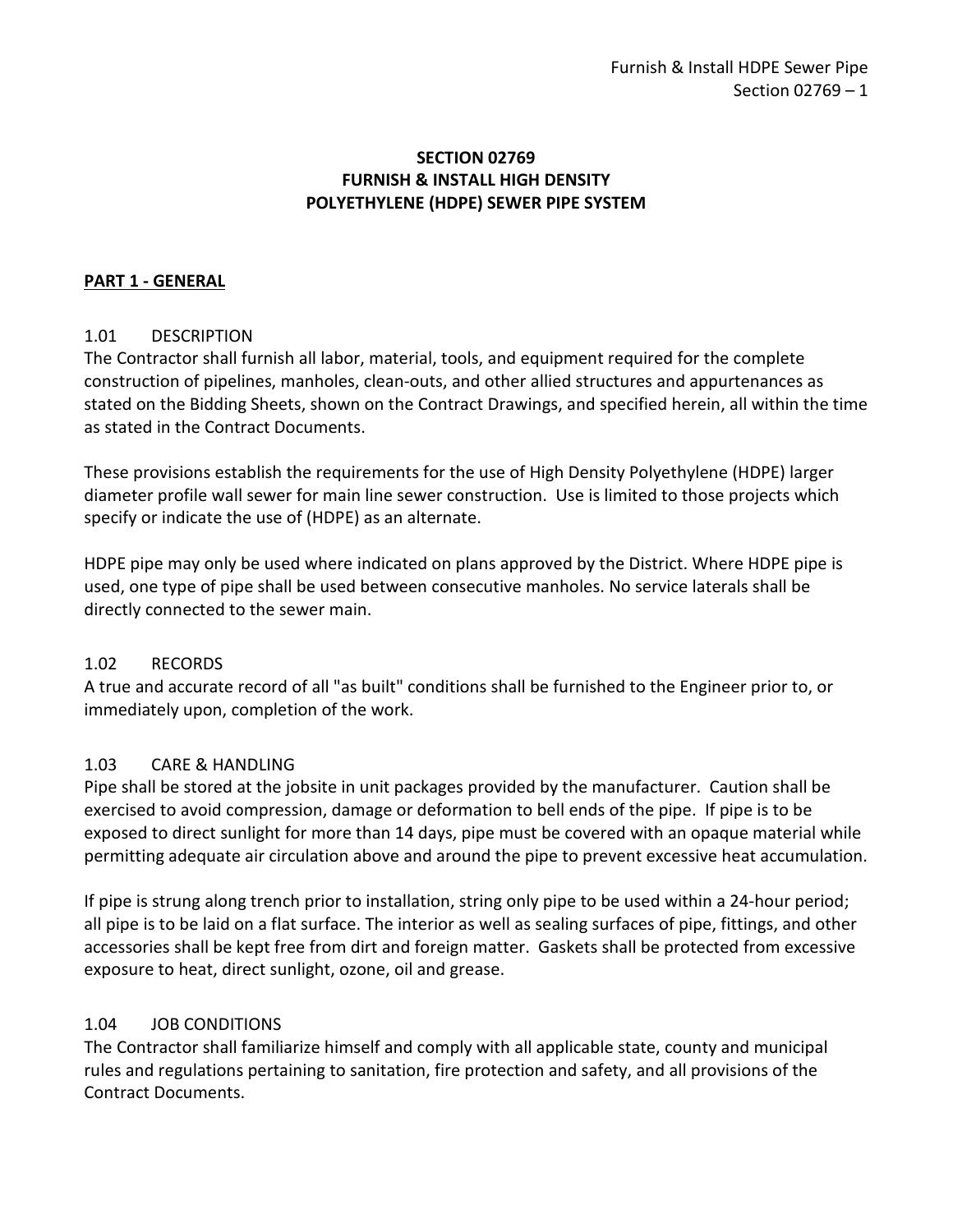### <span id="page-3-0"></span>1.05 PAYMENT

- A. Measurement For Payment. Quantities for installation of sewer pipe, manholes, and other appurtenances on District-administered contracts shall be measured for payment as specified herein:
	- 1. Main Sewer Lines will be measured in place along the horizontal centerline of the pipe by the linear foot. The measurement will be continuous through all wye branches, fittings, and manholes, except that said measurement will be taken to the center only of manholes where sewer lines terminal.
	- 2. Manholes will be measured on the basis of each manhole completely installed, including required stub-outs.
	- 3. Special Bedding. In addition to the bedding requirements of the District's standard drawing SB-157 and the drawing bedding details, if due to conditions not anticipated by soils report or shown on construction drawings and over excavation is ordered by the engineer, the bedding will be measured on the basis of the cubic yards of special bedding required to bring the bedding up to grade for the trench size excavated up to the maximum size of trench allowable under these specifications. No allowance will be made for over-excavation except as directed by the Engineer.
	- 4. Bore Casing will be measured on the basis of horizontal centerline distance and shall include all excavation, furnishing and placement of casing, furnishing and placement of all required backpacking and grouting around casing, backfilling within casing, pipe bracing, restoration of surfaces, and all labor and material for a finished job. Furnishing and installation of pipe within casing shall be included in pipeline measurement.
	- 5. Paving will be measured as a part of project causing removal and/or replacement of paving, except as otherwise specified on the Bidding Sheets.
- B. Payment. Payment for quantities of sewer pipe and manholes will be paid in the manner described herein below. No additional compensation will be paid above the unit bid price for changes in quantities.

Requests for partial payments will not be approved if the record drawings and revised Construction Progress Schedule and bar chart are not kept current, and request for final payment will not be approved until the completed record drawings, showing all variations between the work "as constructed" and as originally shown on the contract drawings or other contract documents, has been delivered to the District.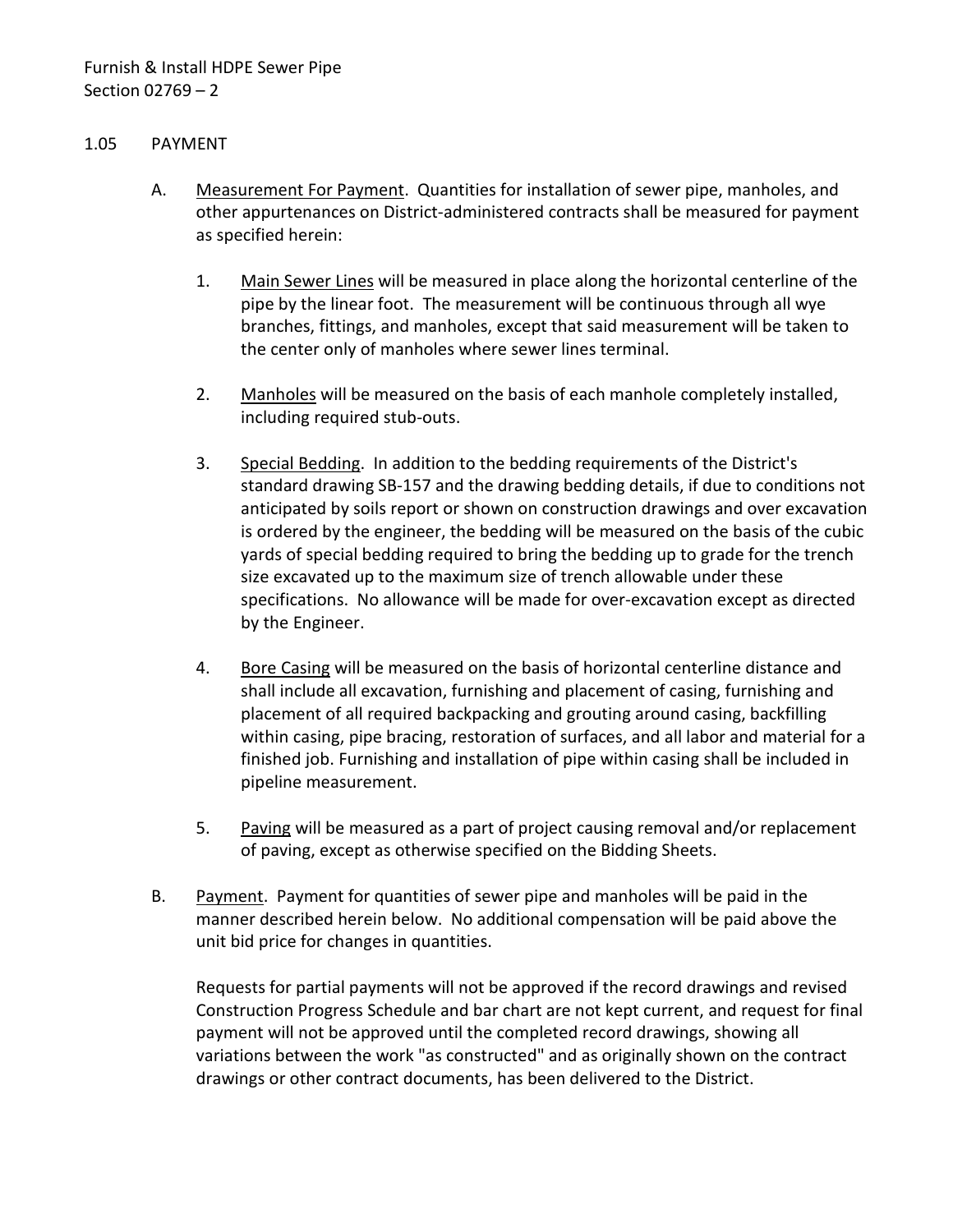1. Sewer Pipe. Quantities of main sewer pipe measured as stated above and accepted, will be paid for at the respective unit bid prices per horizontal linear foot for the several kinds and sizes of pipe, which prices and payments shall constitute full compensation for furnishing all labor, materials, tools, and equipment necessary to complete the work in place, including pipe, wye branches, fittings, appurtenances, bore casing, excavation, backfill, imported select granular backfill, special bedding, cradles or encasements, testing, removal and restoration of pavements, curbs, gutters and sidewalks, and disposal of surplus earth and rock spoil. Payment for pipe in place shall be further broken down based upon the Contractor's submittal under Section F-10 of these specifications, as concurred by the Engineer, but not to exceed in the ordinary project the following percentages of the linear foot price stated on the Bidding Sheet:

| Testing and clean-up, exclusive of pavement replacement 5% |  |
|------------------------------------------------------------|--|

- 2. Manholes. Quantities of manholes measured as stated above and accepted, will be paid for at the respective unit bid prices for the sizes of manholes stated on the Bidding Sheets, which prices and payments shall constitute full compensation for furnishing all labor, materials, tools and equipment necessary to complete the work in place, including concrete base, manhole rings and tops, drop manhole inlets and supports, mortar, manhole frames and covers, stubs, earthwork, testing, removal and restoration of pavement, and disposal of surplus earth.
- 3. Special Bedding. Quantities of special bedding measured as stated above and accepted, will be paid for at the stipulated cost price, or the respective unit bid price for the quantities as stated on the Bidding Sheets, which price shall constitute full compensation for all labor, materials, and equipment necessary to complete the work in place, including the special bedding material.
- 4. Bore Casing. Payment for bore casing in place measured as stated above shall be made as specified on the Bidding Sheets.
- 5. Paving. Payment for quantities of paving measured as stated above and accepted shall be included in the unit bid price for pipeline. Work includes removal and/or restoration of paving and all earthwork, and no additional compensation will be made therefore, except as otherwise provided on the Bidding Sheets.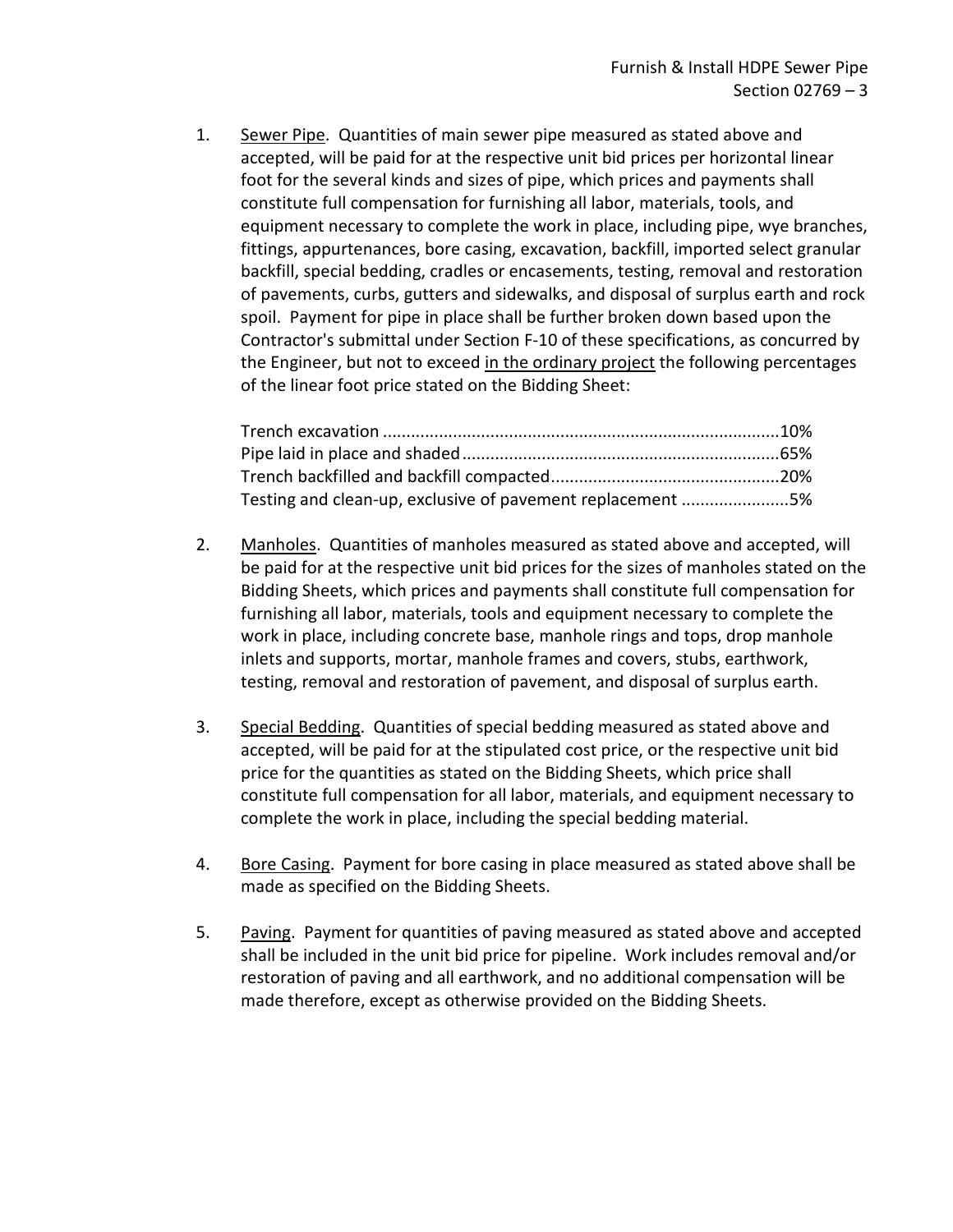Furnish & Install HDPE Sewer Pipe Section 02769 – 4

### <span id="page-5-0"></span>1.06 GUARANTEE

All work, materials, and equipment shall be guaranteed for the periods of time set forth elsewhere in the Contract Documents for general guaranty or warranty, but the minimum period will be one year from the date of the Notice-of-Acceptance.

### <span id="page-5-1"></span>**PART 2 - PRODUCTS & MATERIALS**

### <span id="page-5-2"></span>2.01 MATERIALS FURNISHED BY CONTRACTOR

- A. Pipe & Fittings. The pipe and fittings shall conform to ASTM D-1248 and F 894 standard specification for polyethylene (PE) large diameter profile wall sewer and drain pipe and shall be nominal pipe classification as shown on the construction drawings.
- B. Manholes. Manholes shall conform to section 3.02 of this specification.
- C. Pipe Jointing shall be accomplished by gaskets bell and spigot in accordance with ASTM F 894 and the manufacturer's recommendations.
- D. Portland Cement Concrete. All concrete shall meet the requirements of the Detailed Provisions of the District standard specifications, except that only Type V or Type II Portland Cement shall be used.
- E. Manhole Connections. Manhole connections for cast-in-place, pre-cast, and polyethylene units for above and below ground water table shall be per manufacturer's recommendations. All pipe in/out of manholes shall be core-wall.

### <span id="page-5-3"></span>**PART 3 - EXECUTION**

### <span id="page-5-4"></span>3.01 INSTALLATION OF PIPE

Installation of pipe shall start at the low end of each section and proceed upgrade. All bell and spigot pipe shall be laid with the bell end upgrade. Assembly of all types of pipe shall be done in strict conformance with the requirements of the pipe manufacturer. Curved sewers shall not be constructed of plastic pipe.

Pipe shall be placed in the trench with any elongation oriented vertically. For pipe sizes larger than 36 inches in diameter, struts must be provided and installed per the manufacturer's recommendations. However, the struts shall not cause more than 1½% vertical elongation; in no case will horizontal elongation be permitted.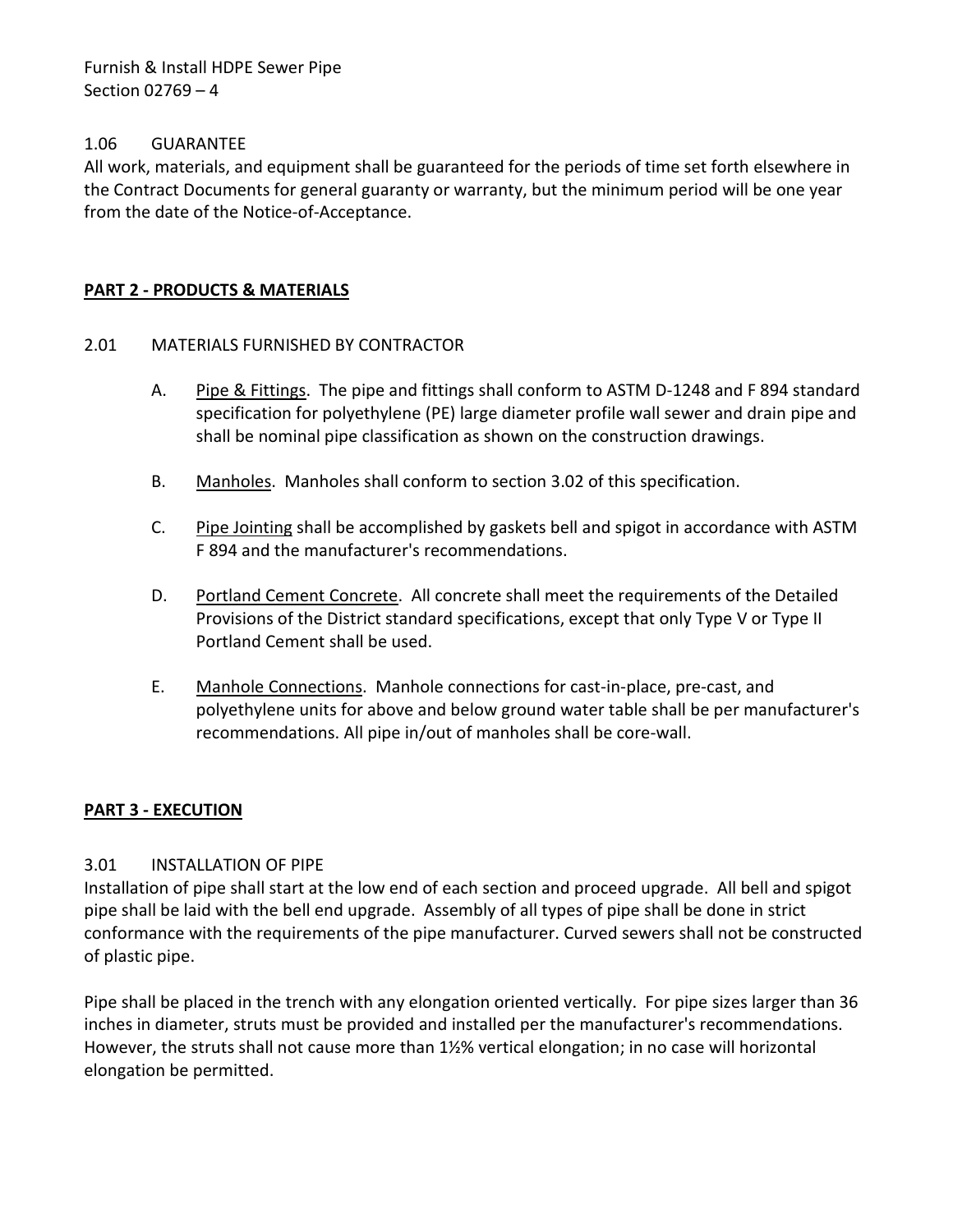Pipe shall be accurately laid to alignment and grade shown on the drawings or established by the Engineer. Where grade stakes are provided with which to establish the proper pipeline grade, pipe shall be laid to grade within a tolerance of 0.02', or 0.05' cumulative deviation from elevations set at 100' stations.

Sags, or standing water in pipe, shall meet the following criteria:

| Complies with<br>Specification | Does not Comply<br>with Specifications<br>Resulting in<br>No Payment | Does not Comply<br>with Specifications<br>and Reconstruction<br>is Required |  |
|--------------------------------|----------------------------------------------------------------------|-----------------------------------------------------------------------------|--|
| $1/2$ " or less                | greater than 1/2"                                                    | greater than 1"                                                             |  |
| sag                            | sag                                                                  | sag                                                                         |  |

If standing water depth in the sag exceeds the value listed under "No Payment", then to compensate for anticipated higher than average pipeline operation and maintenance cost, no payment will be made for construction. The nonpayment amount will include all construction costs including such items as excavation, pipe installation, backfilling, resurfacing, etc., for the full length of standing water.

Due to unacceptably high operation and maintenance costs and poor system reliability, pipelines with sag depths exceeding those listed for "Reconstruction is Required" will be rejected. Reconstruction of the length of standing water plus 20 feet on each side of the standing water will be required. Damaged pipe must be removed and not reused.

A. Bedding. All pipes shall be laid in a bed prepared by hand work, dug true to line and grade, to furnish a true and firm bearing for the pipe throughout its entire length. Adjustment of pipes to lines and grade shall be made by scraping away or filling in and tamping material under the body of the pipe throughout its entire length, and not by blocking or wedging. All bedding materials must be mechanically compacted/consolidated to a minimum of 90% standard proctor or as required by the Engineer.

Bedding shall be per the bedding details shown on the plans. Crushed rock to be placed in the pipe zone in equal lifts of one foot on both sides of the pipe. The bedding operation shall not cause the pipe to have a vertical elongation of more than 1½%.

If the Engineer determines that ground water will be encountered or that the ground water is anticipated to exceed the springline of the pipe during the service life of the line, the backfill material within the pipe zone shall be approved by the Engineer and be installed at no extra cost to the District.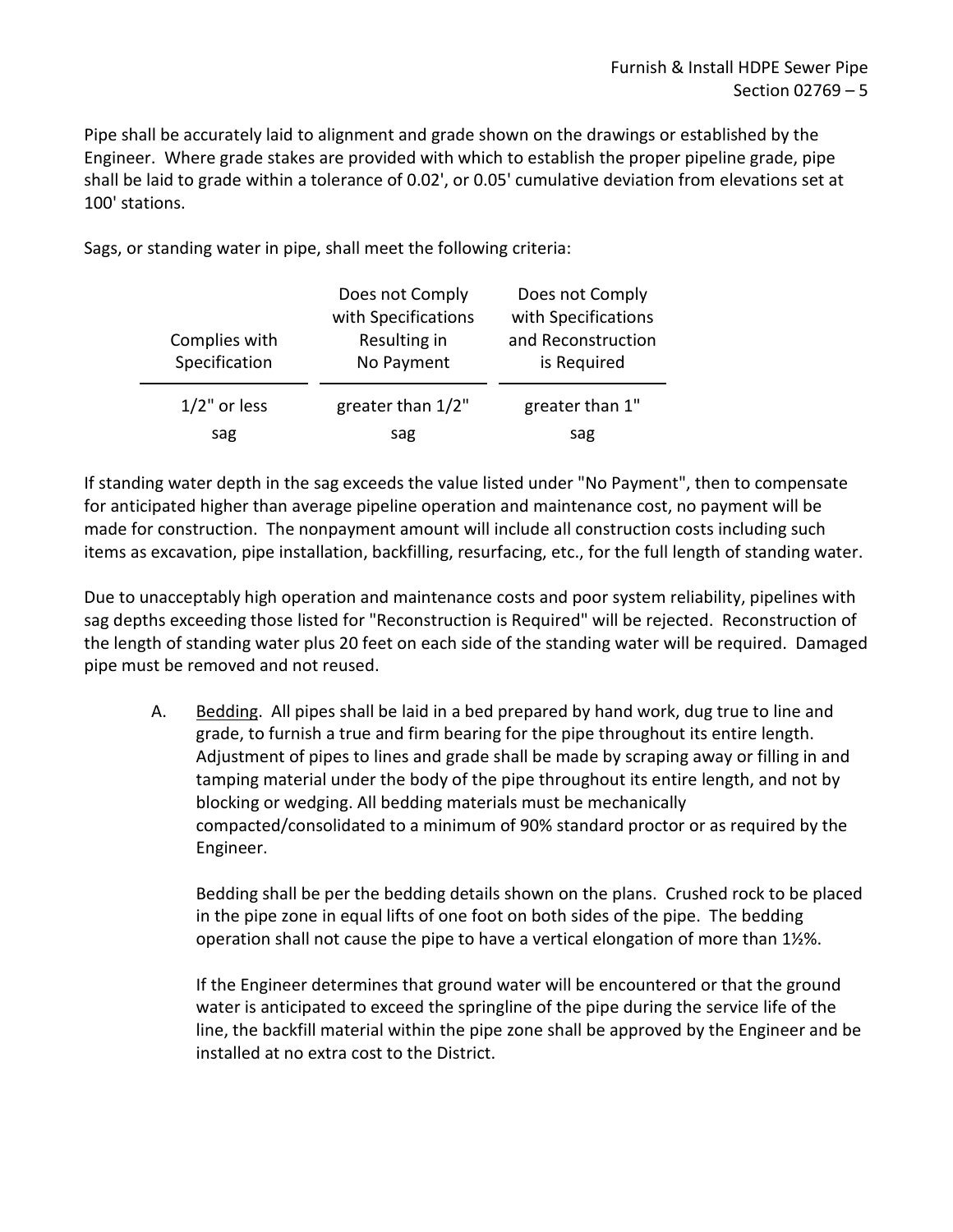The flexibility of plastic pipe may cause a possible problem in maintaining line and grade. Therefore, special care must be taken in the preparation of the subgrade and in the placement of bedding to ensure that the pipe is laid true to line and grade as required in this specification.

- B. Shoring, sheeting, or trench shields shall be utilized in such a manner as to minimize disturbance of the backfill material beneath the pipe crown. Trench sheeting that extends below the crown should either be left permanently in place or consist of adequately supported steel sheets 1" (one inch) thick or less which can be extracted with minimal disturbance to the pipe embedment. Where moveable trench shields are used, the following steps shall be followed unless an alternate technique that does not disturb the pipe embedment can be demonstrated:
	- 1. Excavation of the trench below the elevation of the pipe crown shall be done from inside of the trench shield to prevent the accumulation of loose or sloughed material along the outside of the shield. Excavation of the trench ahead of the shield at an elevation below the pipe crown is not permitted unless approved by the Engineer.
	- 2. After laying the pipe in the trench, bedding and pipe embedment shall be placed in lifts and the shield must be lifted in steps. As the shield is lifted, embedment material shall be shoveled under the shield so as to fill all voids left by the removal of the shield.

Backfill material placed under the pipe haunches shall be thoroughly shovel sliced along the length of the pipe.

Where compaction/consolidation of bedding and backfill materials is required, compact by mechanical means. Suitable mechanical means includes vibratory sleds, gasoline driven impact tampers, and air driven impact tampers or other approved means. Compact to a minimum of 90% Standard Proctor or as required by the Engineer.

Pipe shall not be subject to a roller or wheel loads until a minimum of one diameter or 36" (whichever is larger) of backfill has been placed over the top of the pipe and a hydrohammer shall not be used until a minimum depth of one diameter or 48" (whichever is larger) of backfill has been placed over the top of the pipe.

C. Alignment. Pipes shall be laid in accurate conformity with the prescribed lines and grades, which alignment shall be obtained by plumbing and measuring from a tightly stretched wire or line running parallel with the flow line grade and supported over the centerline of the sewer by batterboards or bars accurately placed and firmly fastened in place across the trench; or by some other comparable method acceptable to the Engineer.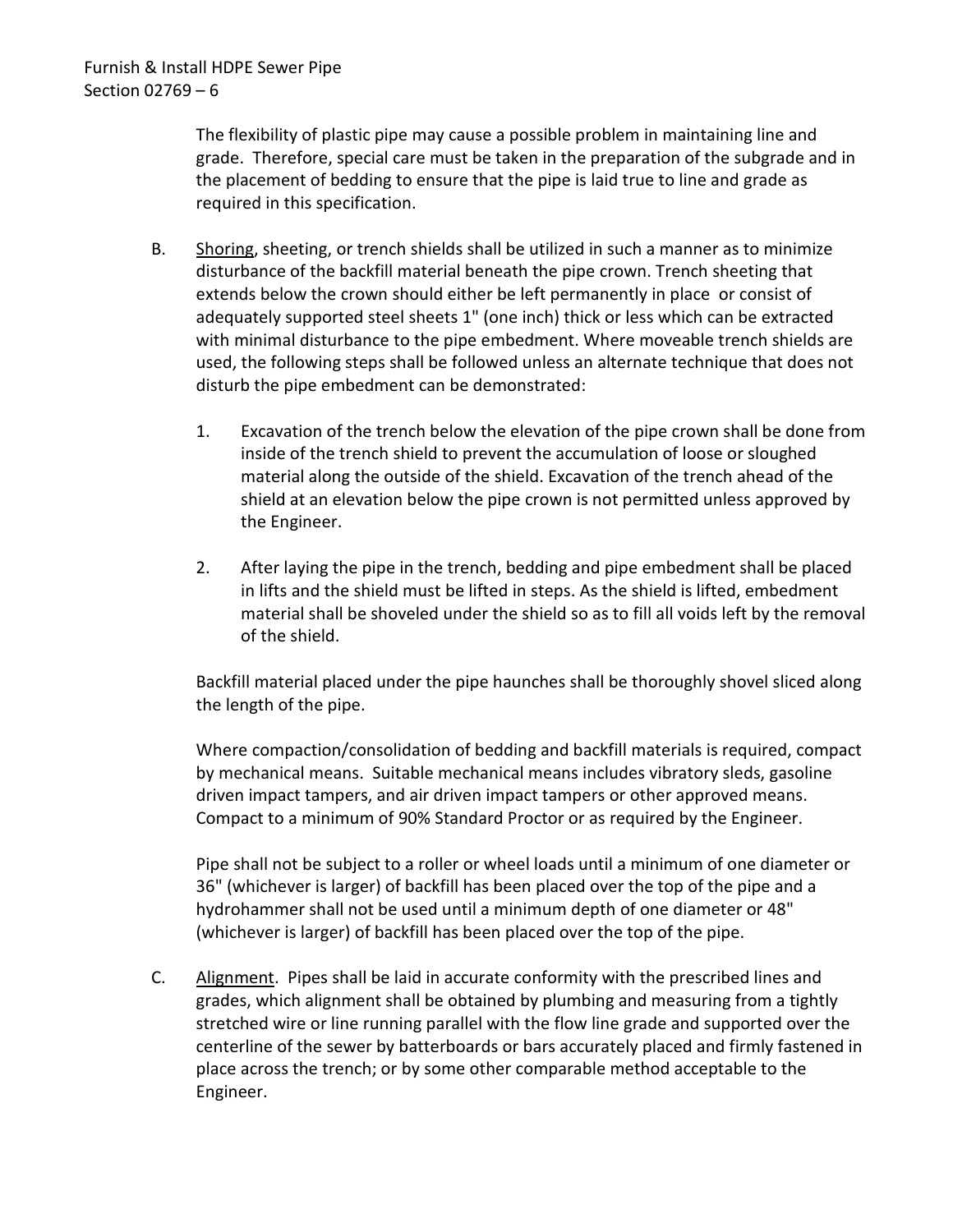Alternate use of commercial LASER grade setting systems in lieu of string lines specified herein are acceptable when the following requirements and conditions are met:

The Contractor shall have the responsibility of providing an instrument operator who is qualified and trained in the operation of the LASER and said operator must adhere to the provisions of the State of California Construction Safety Orders issued by the Division of Industrial Safety. Attention is particularly directed to Section 1516, and 1800 through 1801, of said Orders for applicable requirements.

All LASER control points shall be established bench marks or construction off-set stakes identified on cut sheets and set in the field for the work. LASER set up points shall be on these control points or on points set directly from them by instrument.

Pipe alignment shall not deviate from that shown on the plans by more than two inches in 20 feet.

After each length of pipe has been laid to line and grade, it shall be jointed to the preceding section as hereinafter specified, and after said jointing procedure has commenced, there shall be no movement of the pipe whatsoever in subsequent operations.

D. Pipe Cleaning. Before each new length of pipe is placed, the interior of the preceding pipe shall be carefully cleaned of all dirt and debris. At all times when the work of installing pipe is not in progress, all openings into the pipe and the ends of the pipe in the trench shall be tightly closed to prevent entrance of animals and foreign materials.

The Contractor shall take all necessary precautions to prevent the pipe from floating due to water entering the trench from any source, shall assume full responsibility for any damage due to this cause and shall at his own expense restore and replace the pipe to its specified condition and grade if it is displaced due to floating.

### <span id="page-8-0"></span>3.02 MANHOLES

Manholes shall be constructed in the locations and to the dimensions as shown on the drawings. Cast-in-place concrete shall conform to the requirements set forth in Section "Portland Cement Concrete" in these specifications. Pre-cast units shall be assembled accurately with full-bed mortar joints. Polyethylene units shall conform to ASTM D-1248 and the manufacturer's requirements. The bottom section shall be formed to accept the pipe sizes and configurations as shown on the plans. The bottom section shall be supported by a cast-in-place base that extends from the molded shelf to a minimum of 8 inches below the bottom of the base section and shall be held in place with No. 8 bend bars. The concrete base shall extend at least 12 inches outside of the bottom section of the manhole.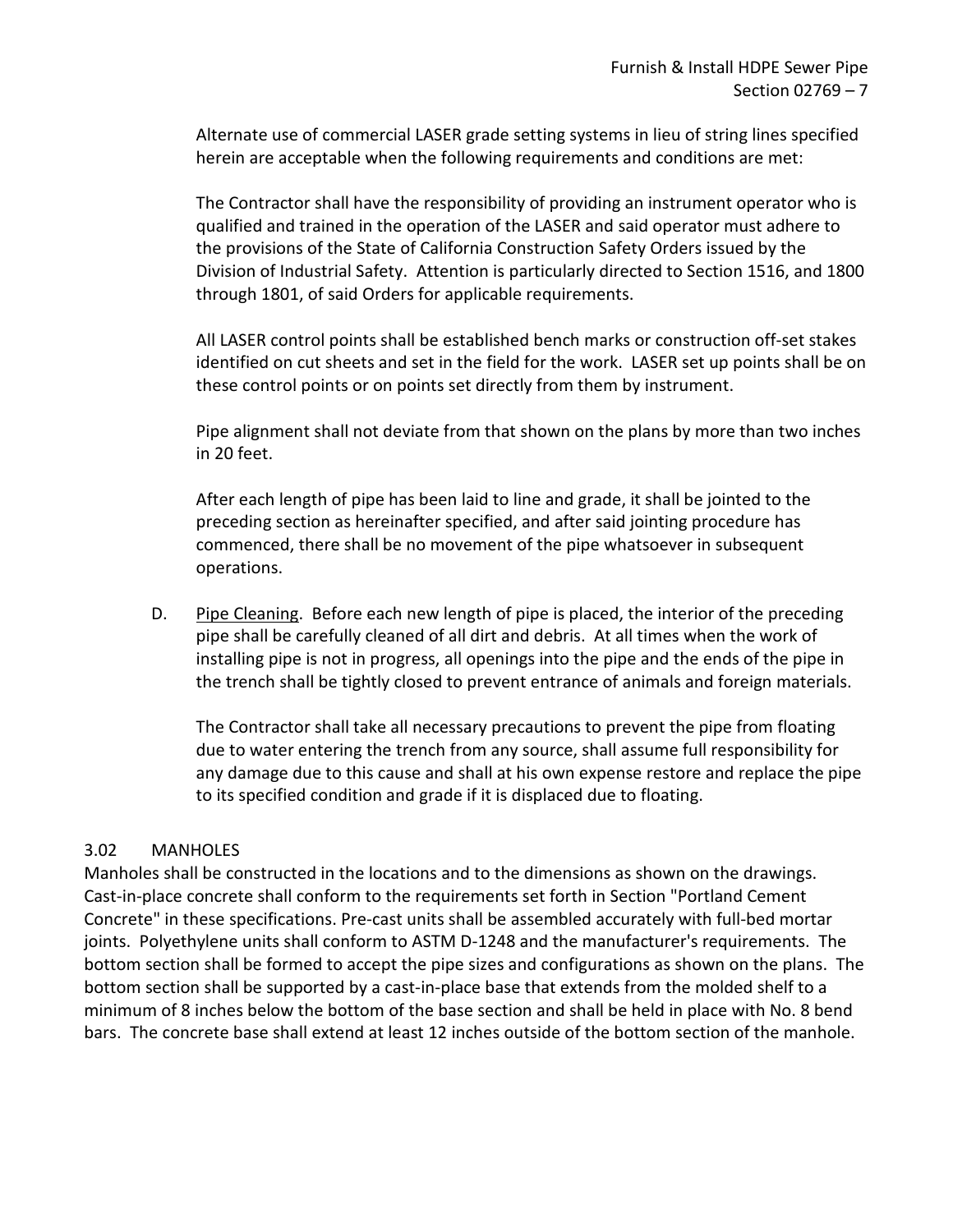Furnish & Install HDPE Sewer Pipe Section 02769 – 8

Unless otherwise shown on the drawings, the sewer pipe shall be laid continuously through the location of the manhole. After the manhole has been constructed, the open channel shall be formed by cutting the pipe and removing the top half. If the open channel cannot be formed in this manner, it shall be formed of concrete with the depth equal to the diameter of the sewer pipe.

When completed, the top of the manhole cover shall be accurately brought to the elevation called for on the drawings, or if no elevation is indicated, it shall be brought flush with the surface of the surrounding ground or pavement. The manholes shall be constructed so that there is not more than 19" of throat section between the top of the cone and the top of the frame.

When located in roadway subgrades, manholes shall be constructed up to the proper elevation preparatory to street paving, and temporarily covered with planks or steel plates. After paving operations have been completed the temporary covers shall be removed and the frames and covers installed flush with pavement grade.

# <span id="page-9-0"></span>3.03 CLEANING SEWER LINES

All sanitary sewer mains shall be flushed with water and "balled" or cleaned by acceptable method prior to testing to ensure that all dirt, debris, and obstructions are removed. This work must be performed in the presence of and to the satisfaction of the Engineer, and the Contractor shall notify the Engineer at least one (1) working day in advance of starting the cleaning work.

The Contractor shall, following backfill compaction and line cleaning provide:

- A. 3/8" minimum pull ropes from manhole to manhole.
- B. Equipment and traffic control to assist in the T.V. inspection performed by District's subcontractor.

### <span id="page-9-1"></span>3.04 MANDREL TEST

Following the placement and densification of backfill and prior to the placing of permanent pavement, all main line pipe shall be cleaned and then mandrelled to measure for obstructions (deflections, joint offsets and lateral pipe intrusions). A rigid mandrel, approved by the Engineer, with a circular cross section having a diameter of at least 95.5% of the nominal inside diameter, shall be pulled through the pipe by hand.

Mandrel testing shall be performed 30 days or longer after installation and backfill compaction. In the event permanent pavement is placed prior to that time, mandrel-testing shall be required prior to pavement placement and a second mandrel test 30 days or longer after compaction of backfill.

In addition to the deflection test described above, the contractor shall deflection test the first 300-400 feet of pipe after it has been backfilled to grade in order to verify that his installation and compaction procedures are adequate to meet the requirements of the content. No additional pipe shall be installed until this test has been successfully completed.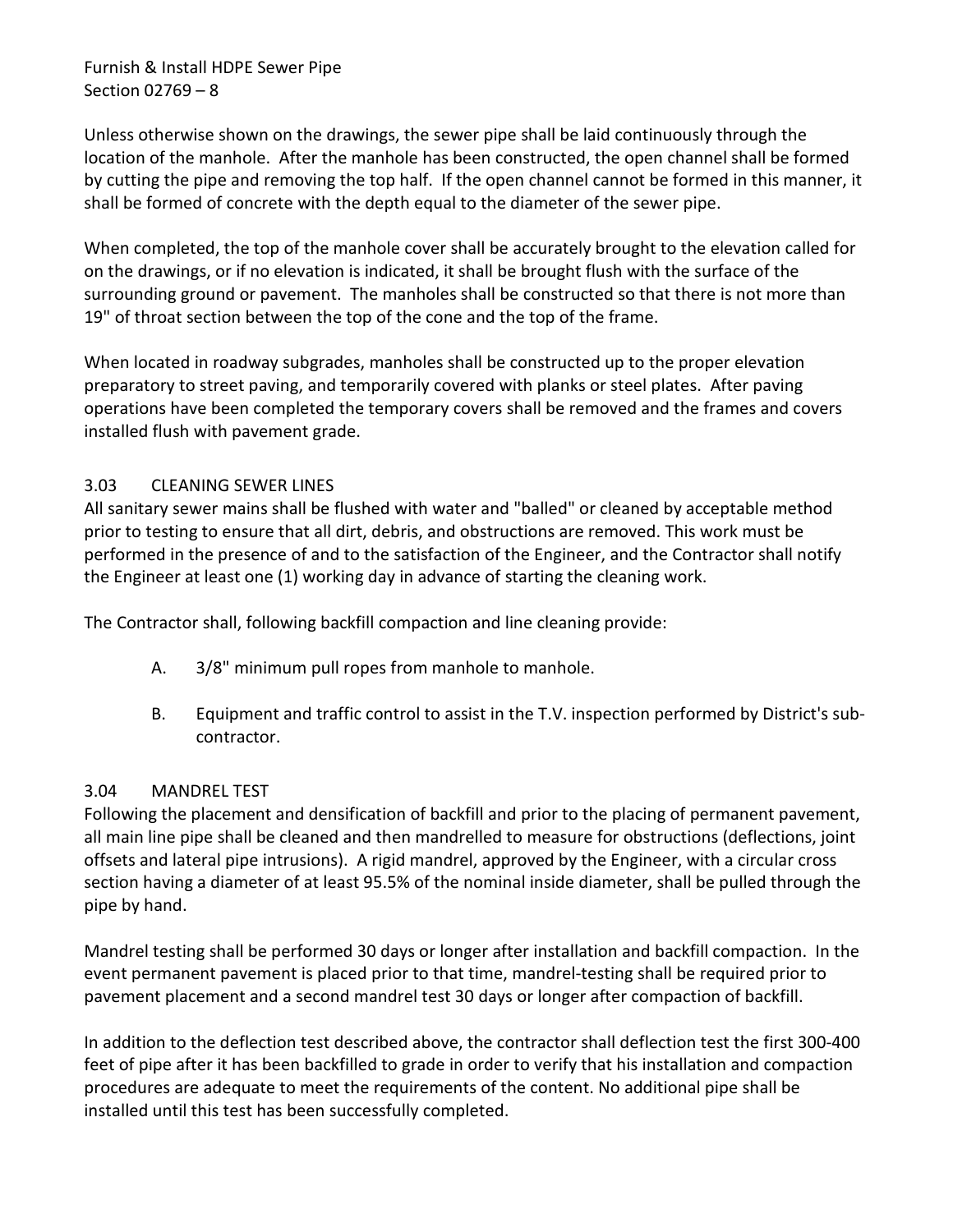The District, at its discretion and at the contractor's expense, will in the eleventh month after project acceptance have the pipe deflections monitored and any deflections greater than six percent (6%) of the nominal inside diameter will require the contractor to return to the jobsite, excavate, and adjust the vertical deflection to 6% or less.

Re-rounders shall not be used to correct excessive pipe deformation.

# <span id="page-10-0"></span>3.05 LEAKAGE TESTS

All sanitary sewers shall be tested for tightness after they and all appurtenances have been completed, backfilled (except for test tees) and compacted, and are ready for service. Tests shall be made on each section, including manholes, from one manhole or test tee to the next, unless grades are flat enough to permit testing two or more sections at one time.

The method of required test (water test or air test) shall be determined by the Engineer.

- A. Preparation for Tests. Each section of sewer between successive manholes shall be tested by closing the lower end of the section to be tested, the inlet sewer of the upper manhole, and filling the pipe and manhole with water to a level of 2' above the soffit of the open sewer in the upper terminal. After the section has been filled, it shall be allowed to stand for a sufficient length of time to allow the manhole to absorb what water it will, prior to making the leakage test described in the following paragraphs (Water Test and Air Test). This period of time for absorption of water shall not be less than 30 minutes nor greater than 24 hours.
- B. Test Procedure and Allowable Leakage.
	- 1. Water Test. The leakage test shall consist of measuring the quantity of water required to maintain the water level at the elevation prescribed in the above paragraph for a period of one (1) hour. The water used in the test shall be measured through a meter or by other means satisfactory to the Engineer. The allowable leakage shall be computed from the following formula:

 $E = 0.0012$  LD. H

|       | Where $E =$ allowable leakage in gallons                                                                                                     |
|-------|----------------------------------------------------------------------------------------------------------------------------------------------|
|       | $L =$ length of line being tested in feet                                                                                                    |
| $D =$ | inside diameter of the pipe in inches                                                                                                        |
|       | $H =$ difference in elevation (in feet) between the water surface<br>in the upper manhole and the invert of the pipe in the<br>lower manhole |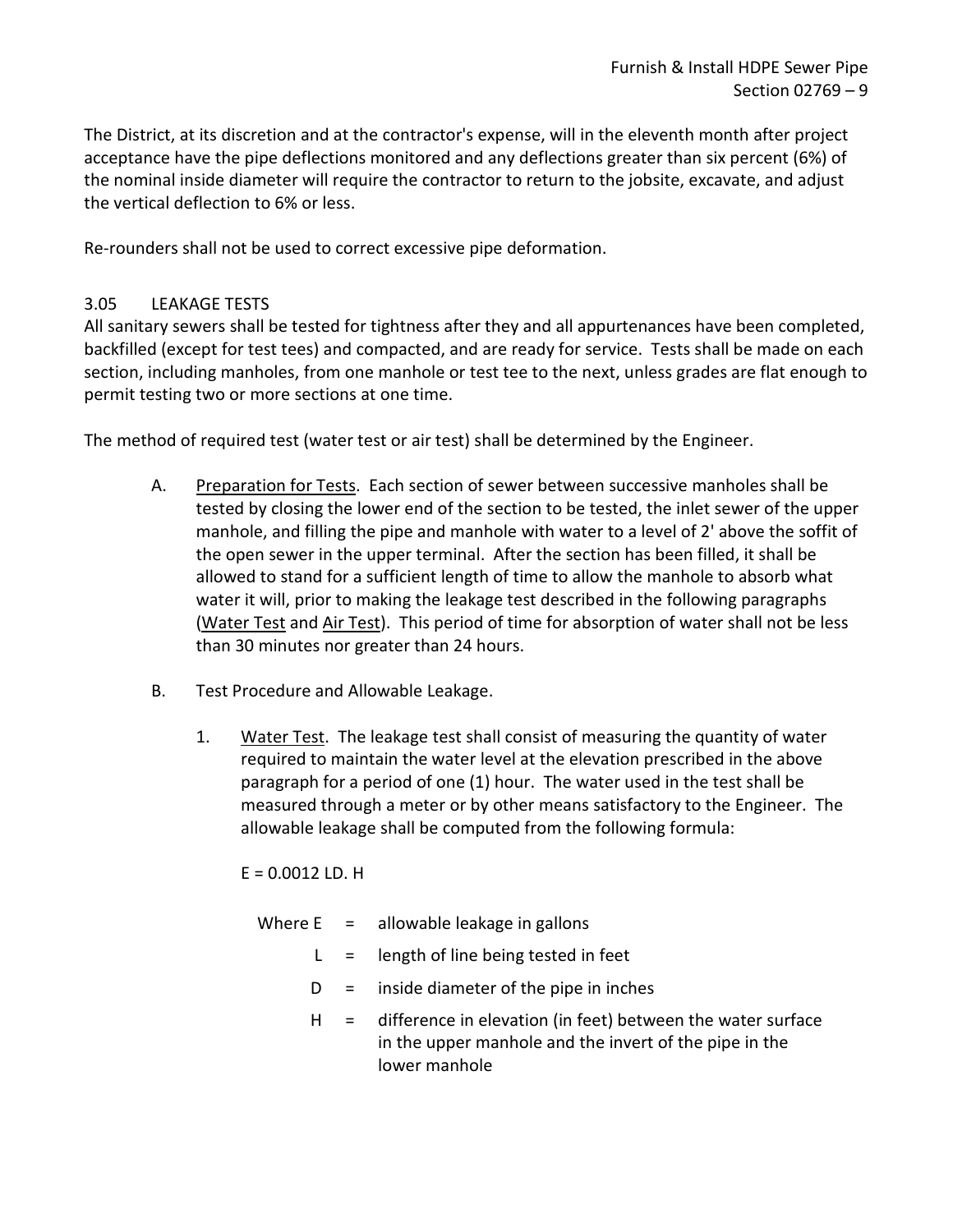If the leakage during the test period exceeds the allowable leakage, the sewer line shall be overhauled and, if necessary, relaid until the joints hold satisfactorily under the test.

2. Air Test. Installed pipeline shall be field tested in accordance with the air test required for vitrified clay pipe specified in the National Clay Pipe Institute 1967 Supplement to Engineering Manual, and its supplementary tables contained in the NCPI publication entitled "Low Pressure Air Test for Sanitary Sewers (Procedures and Tables)."

Isolation of defects by air test shall be the Contractor's responsibility to perform; however, if performed by the District or its agent, they shall be performed at the Contractor's expense.

C. Alternate Infiltration Test. If excessive groundwater is encountered in the construction of a section of the sewer, the test for leakage previously described shall not be used. The end of the sewer at the upper structure shall be closed sufficiently to prevent the entrance of water and pumping of groundwater shall be discontinued for at least three (3) days, after which the section shall be tested for infiltration. The allowable infiltration for any portion of the sewer system should not exceed 50 gallons per inch of internal pipe diameter per mile per day (4.6 l/mm/km/day), including manholes. Infiltration in excess of this amount shall be reduced to a quantity within the specified amount before the sewer will be accepted. In any case, the Contractor shall stop any individual leaks that may be observed.

Unless otherwise specified, infiltration will be measured through a meter or by other means satisfactory to the Engineer.

D. Manhole Leakage. Should an initial test show excessive leakage in a section of line, it is permissible to draw off the water of a water test and test the manhole that contained water. This test shall be made by plugging all openings in the manhole, filling same with water to the same elevation as used for the initial test, and checking the loss in a one hour period. The leakage so determined may be deducted from the total leakage in the section of pipe initially tested.

If, in the opinion of the Engineer, the manhole leakage thus determined is excessive, the Contractor shall waterproof the interior of the manhole by applying a coating of grout or an approved waterproofing material. Excessive leakage is defined to be 50 gallons per hour when filled to the top of the barrel sections (not including cone or grade rings). Shallow rectangular manholes shall be filled to the top of the manhole sections (not including grade rings), with 50 gallons per hour leakage allowed.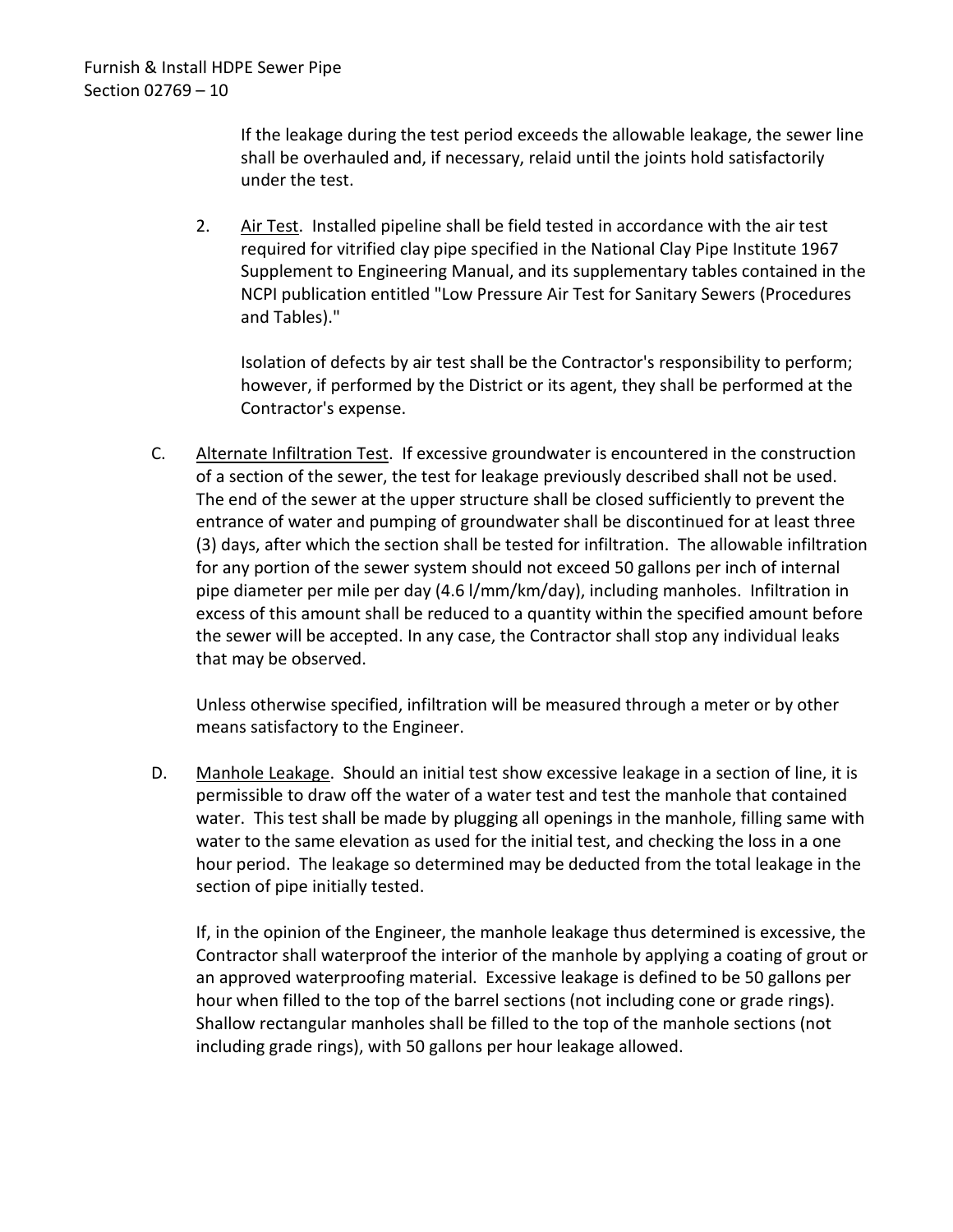### <span id="page-12-0"></span>3.06 SEWER PIPE REPAIRS

Sewer pipe leakage in excess of the allowable maximum shall be corrected by repairs acceptable to the Engineer, and retesting as required.

The section of damaged pipe will be cut out and the ends of the remaining pipe and replacement pipe will be prepared per Article 2.01 C. The closure will be made with a "closure coupling" as supplied by the manufacturer of type pipe used, or alternate welding of repairs as approved by the manufacturer.

### **END OF SECTION 02769**